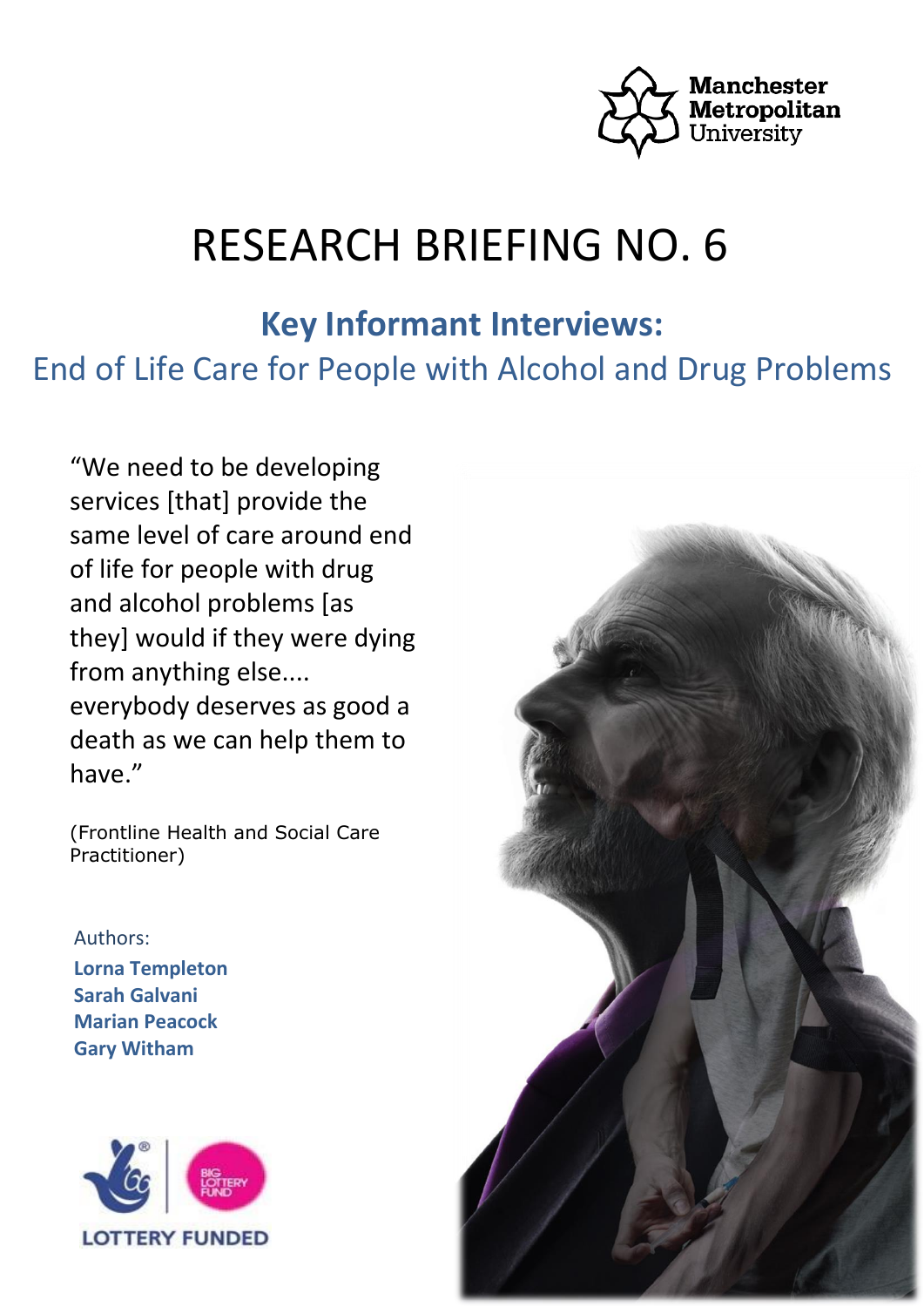## **Key findings**

- 1. Current definitions and ways of understanding palliative care, and addiction recovery, do not easily apply to people with current or previous problematic substance use and end of life conditions.
- 2. The client group is not a straightforward one there are often complex and multiple physical, psychological and social morbidities which impact upon their identification, engagement with services and the delivery of care.
- 3. There are significant issues with the fragmentation and inflexibility of service providers which affect the care they receive. However, it is possible to identify the characteristics of a good joined-up and compassionate approach to care.
- 4. Substance use receives little attention in national or local policy around palliative and end of life care; and palliative and end of life care receives little attention in national or local policy around substance use.
- 5. Prescribing for pain and/or symptom management for people with substance use and end of life conditions is a complex area but good practice is achievable.
- 6. Family members of people with substance problems at the end of their lives can be viewed negatively and receive little support both at the end of their relative's life and after their death.

## **Background**

There are growing public health concerns about the morbidity and mortality of people with alcohol and/or drug problems. Among these are concerns about the care they receive, the current climate in which substance use treatment services are commissioned and delivered, and inequalities in substance use treatment, palliative care (PC) and end of life (EOL) care. The experiences and needs of families of people with substance use problems, including those who have been bereaved by substance use, have also been highlighted. Overall, however, there is a paucity of research about EOL care for people with substance use problems and their families, and a lack of policy and practice attention about the specific experiences and needs of these cohorts of patients and families and of the professionals who have contact with them. There has also been a lack of research which has investigated professional views on caring for this group of patients and their families.

The aim of the Key Informant (KI) interviews was to inform the rest of the project by investigating existing models of practice or care pathways for supporting adults with substance problems needing EOL care and the families/carers of these people.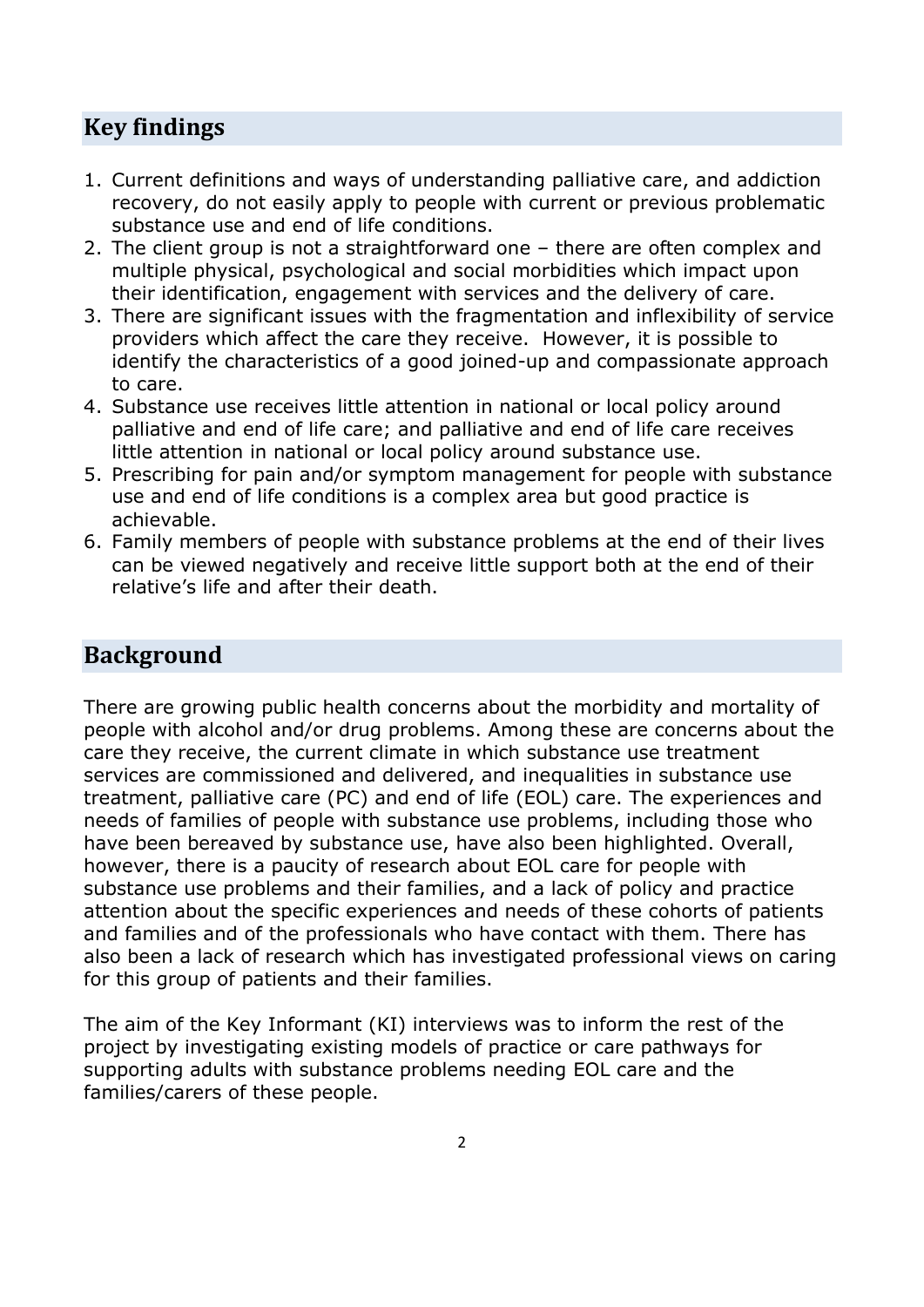## **Methodology**

Semi-structured interviews were conducted with a purposive sample of interviewees identified in a variety of ways. These included people identified through the literature, people known to the research team, or suggestions made by the interviewees. The interview topic guide covered five broad areas:

- i. key challenges and opportunities people faced when someone had both substance use and end of life care needs;
- ii. identifying, where possible, current models of practice at individual and organisational levels;
- iii. the relevance of the policy context at regional and national levels;
- iv. the organisations people work with or access;
- v. and awareness of projects already working in this area.

Interviews were audio recorded and transcribed. They were analysed using template analysis and thematic networks supported by the Nvivo software package.

## **Findings**

A total of 17 interviews were completed with 20 people – 16 professionals, one person with experience and three family members (the family members talked about the same relative who had died). The professionals were a diverse group with expertise in palliative and EOL care, and substance use. They included frontline health and social care professionals (HSCPs) working at a local level, senior health and social care professionals working at a local level, those working nationally in policy or commissioning, and a small number of others.

Qualitative analysis identified seven broad themes in two overarching areas: 'the wider landscape', and 'engaging and responding'.

#### **The Wider Landscape**

#### Definitions and perceptions

Interviewees debated the application of the common definitions of palliative care, EOL care, and recovery from substance use, with many viewing them as not applicable to those with substance use problems at the end of life. Interviewees also recognised that it remains difficult to talk about death and dying, and that the stigma often associated with substance use can add to such challenges. Further, interviewees thought that views of what constitutes a 'good death' may also need to be reconsidered, and that societal attitudes to substance use can affect access to care.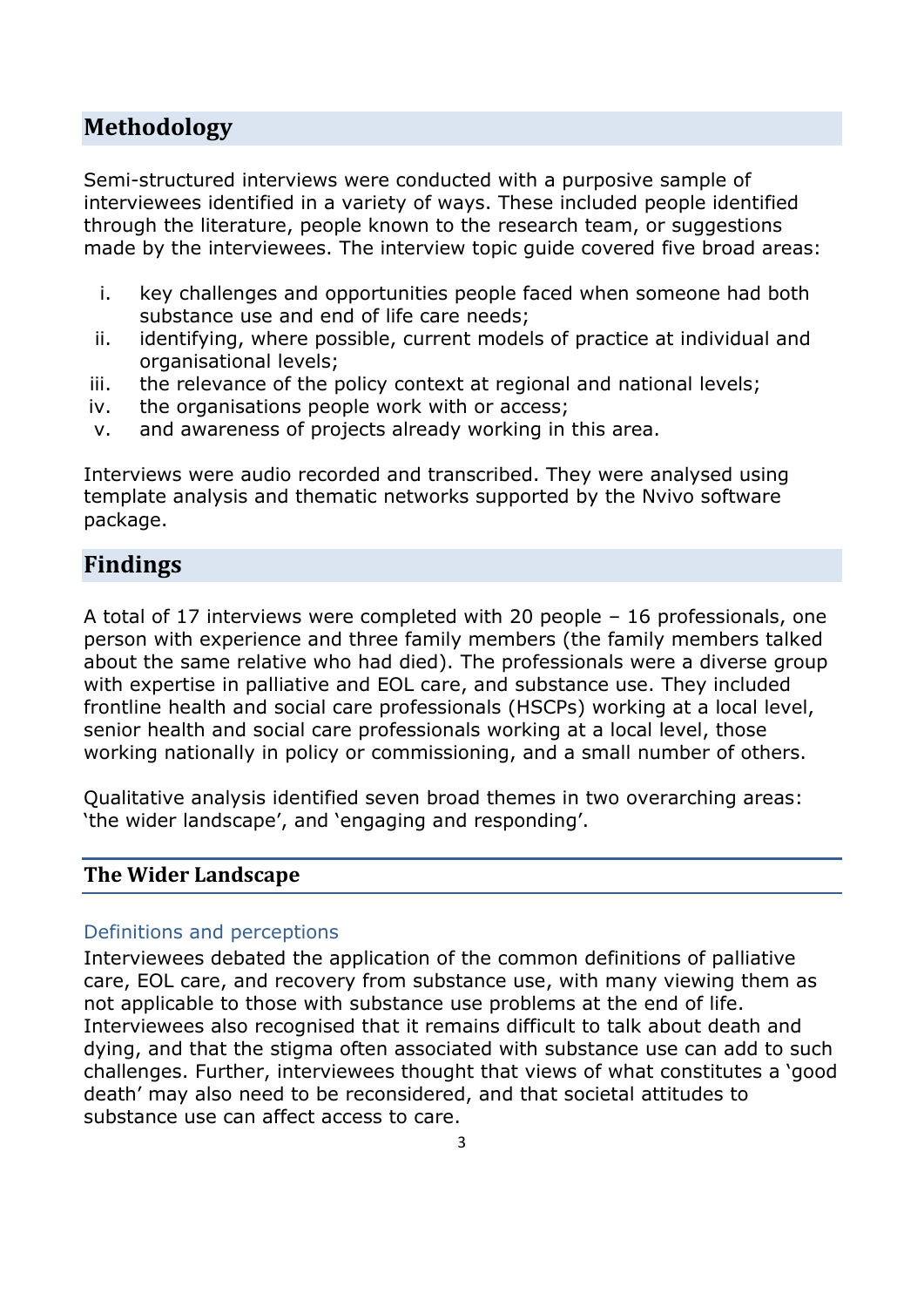"… palliative care with people with substance use issues needs a bit of a re-brand...it's a huge bombshell to drop on somebody with no plan of action going forward." (Frontline HSCP)

"…the majority of [substance use treatment] services really are focused on recovery – so if you've got somebody with liver disease that realistically isn't looking very likely to recover, all of the services are directed at detox and at rehab, whereas there's certain people that's not going to happen or it's unlikely to happen." (Other Professional)

#### Size and nature of the problem

Interviewees recognised the increasing prevalence of mortality in people with substance use problems, and of the particular problems seen in recent years with the growing use of drugs like novel psychoactive substances. Interviewees highlighted a number of common characteristics of this group, including their younger age, increasing problems in older people often because of co-existing health conditions, and of the multiple physical health, mental health, and social issues which many patients present with. Overall, this is a group of people who present many challenges for health and social care professionals.

"I think probably a bigger issue is knowing that the need is a great deal more out there than we ever see and how we reach that is an issue." (Policy & Commissioning Professionals)

"[they] end up living in dire circumstances with no support to actually look after them at their end of life.... they don't even have anybody to go to the shop to buy a pint of milk...it's very dirty, they haven't got anything, they haven't even got the basics, some people haven't got a bed." (Frontline HSCP)

#### Commissioning and delivery

Interviewees had a generally negative view of the current commissioning arrangements for both substance use treatment services, and palliative and EOL care services, and of the impact this has on delivering the highest quality care to people with substance use and EOL concerns. Interviewees further suggested that substance use policy does not sufficiently address EOL care, and vice versa, and that this population needs to be addressed in both areas of policy. Interviewees outlined a number of key, overlapping, challenges that they think are greatly affecting national and local commissioning and practice. Namely: fragmentation; inflexibility; being stretched in terms of both capacity and financial resources; agendas that are too mainstream and cancer focused; the need for dedicated roles, services and champions; the need for integrated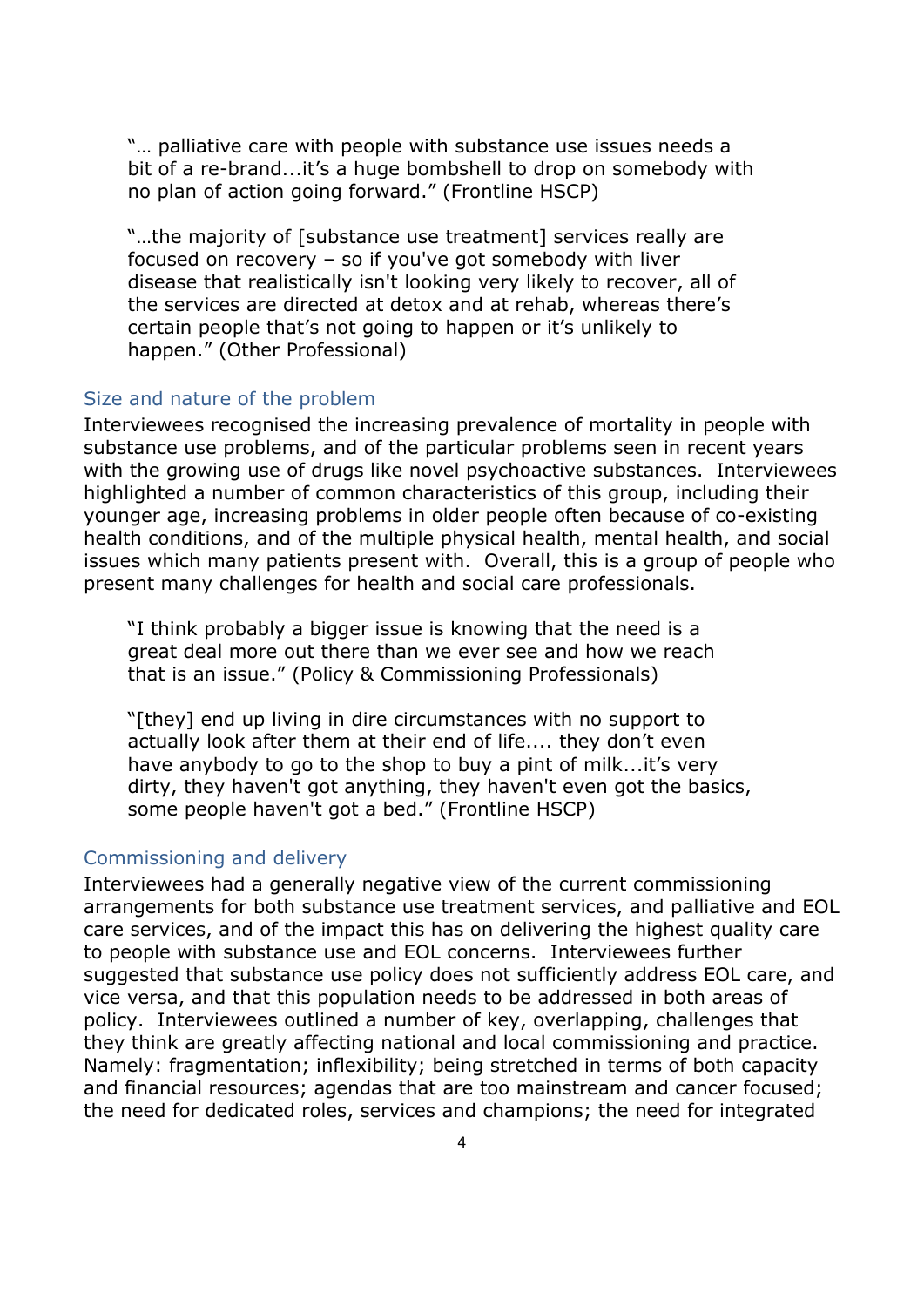and/or specialist commissioning; debates as to whether care should be centralised or community focused; a lack of local direction and guidance; and workforce development.

"…multi morbidities seem to be becoming more common so it's not only physical health but mental health and the need to be able to treat all of those as people approach the end of life and the difficulties doing that, when services do seem to be increasingly fragmented." (Policy & Commissioning Professionals)

"It's sad because you're under-resourced for what you do and the end of life should be the best and we now have to go with good enough." (Frontline HSCP)

#### **Engaging and Responding**

#### Engaging clients

Interviewees talked about numerous challenges in the timely identification of EOL in people with substance use problems, and the barriers which many people can experience in accessing services. A common challenge was the unpredictable nature of some conditions like alcohol liver disease and how this affects identification at the right time that someone is coming towards the end of life. Related to this, interviewees, particularly those working in the substance use sector, discussed how hard it can be to ask questions that might lead to improved identification. Engagement is greatly influenced by stigma, which can have many forms, practical access to services, and whether services support people who want to continue to use substances while they are receiving EOL care. Interviewees made suggestions about what can facilitate engagement of a group who are largely invisible or forgotten, including building trusted relationships with people, in order to make asking difficult questions and having conversations possible.

"[the] fluctuating nature of the symptoms and the illness [of liver disease] ...it's identifying at what point should palliative care get involved." (Other Professional)

"I think they are hugely disserviced...they present frequently, they're not listened to, they're diagnosed late." (Senior HSCP)

"I think drugs and alcohol users are an easy target to blame, they don't get much sympathy and no-one seems to look at why people are taking drugs and alcohol....and it's just hard to shift that out of anyone." (Frontline HSCP)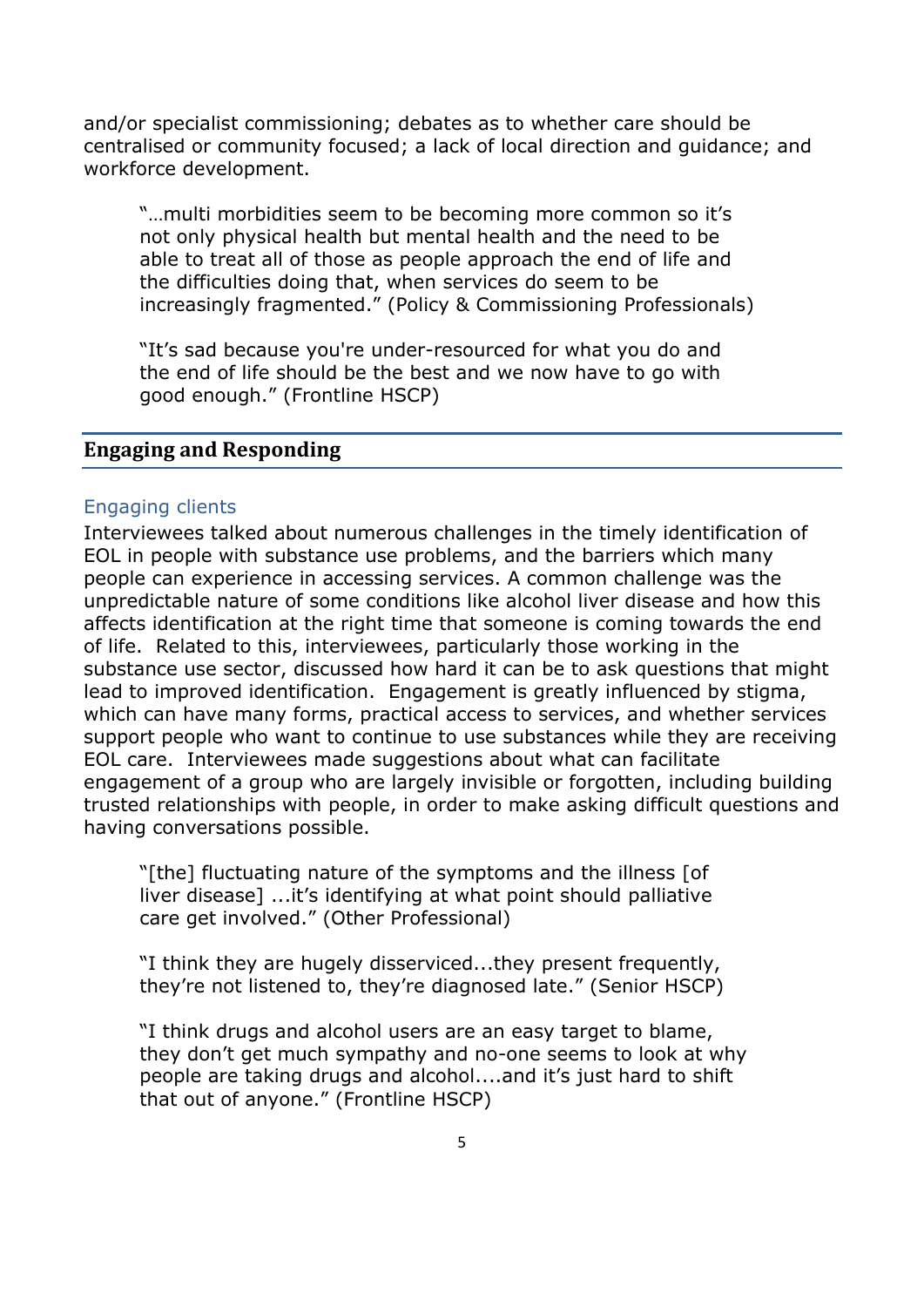#### Managing and developing care responses

Interviewees talked about some of the key issues which influenced the delivery of care, particularly a person-centred approach, joined-up working, and pain and symptom management. The key components of a person-centred approach identified by interviewees were relationships, holistic care, accessible and flexible care, communication, and the provision of personal care. In relation to joined up working interviewees highlighted the importance of treatment and palliation in parallel; tackling fragmentation; reciprocal expertise and knowledge; communication; and clarifying who is responsible for care. Pain and symptom management was one of the more prevalent themes in the data and interviewees discussed the challenges of managing pain and symptoms alongside substance use; differing approaches to the problem between professionals; talking about pain and symptom management; education and training; issues related to families and peers; and working together. Interviewees also talked about their experiences of care in key settings including primary care, drug and alcohol treatment, hospitals, hostels and hospices.

"it's a person-centred approach that palliative care, end of life care, needs to take, it's so where are they now and what can we, how can we improve where you are or your end of life experience, how can we make that what you want it to be? (Frontline HSCP)

"if just one of us of each can come together and keep talking...we're going to make an improvement...it's got to be collaborative, no doubt in my mind" (Frontline HSCP)

"people that traditionally are taking drugs, have got a higher tolerance and they're terrified when they come to end of life and being in pain and not being given enough drugs, I just reassure them that the team will take it into account and there won't be a limit on your pain relief and I think that stops people stockpiling as well, if you give guarantees that your pain relief will be the main focus, if you need higher amounts of drugs, you'll get them. A lot of people just want reassurance that their end of life will be as comfortable as it can be" (Frontline HSCP)

#### (Not) talking about substance use or death and dying

Interviewees described three areas where conversations could be difficult to have with people with EOL and substance use issues. Namely, talking about substance use itself; giving and receiving an EOL diagnosis; and talking about death and dying, including palliative and EOL care. Interviewees discussed the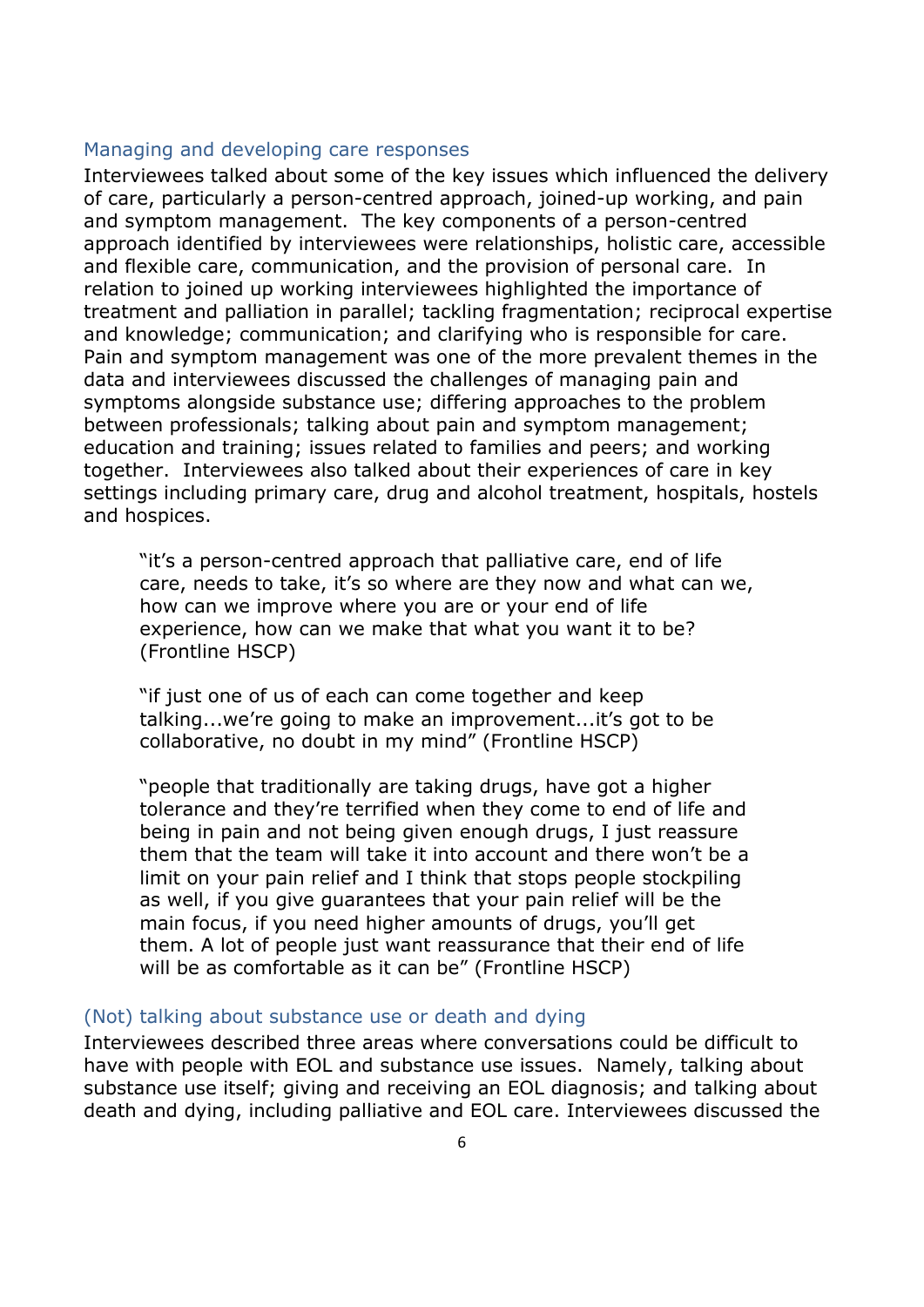importance of choice around substance use, rather than professionals demanding abstinence. They often felt that 'wake up calls' often do not work, and highlighted the importance of a proactive and person-centred approach to discussing end of life with someone.

"I've found an interesting approach that worked for me...you don't ask them to stop drinking, you sort of take alcohol away and say '...so now because this addiction is part of your illness, we need to start thinking about how we're going to plan the end of your life'...you take away the, 'If you don't stop drinking, you'll die'...and change the focus to 'drinking is part of your pathology, we need to deal with that in the same way as we need to deal with your liver chemistry' ." (Senior HSCP)

#### Families and networks

Interviewees talked about the experiences of families, the perceptions of families and professionals towards each other, issues regarding death certificates and the official cause of death, and support for families both before and after death. Overall, families were more likely to be viewed negatively, and there was limited recognition and discussion of the needs of families both before and after the death of their loved one.

"I just think families is going to be...a big issue for our client group as they approach the end of life." (Policy & Commissioning Professionals)

"Why did they always have a stern, cold exterior to everything that they said? Whenever you spoke to them, it was so abrupt and there was no feeling, there was nothing there...I know sympathy and empathy are two very different things but they should at least empathise with the family." (Family)

#### **Summary**

Overall, the interviews identified similar issues at both national and local levels, and across substance use and palliative and EOL care. At times it makes for bleak reading, with interviewees talking about professions and systems under enormous multiple pressures and which, along with stigma and prejudice, mean that this group of patients (and often also their families) is unlikely to receive the right, and best quality, care at the right time and delivered in the right way. However, the interviews also contain optimism and hope for how the needs of this group of people should be best met. Characteristics of good care, and pockets of good practice, were highlighted, all of which could be harnessed to raise awareness, improve identification, encourage more good practice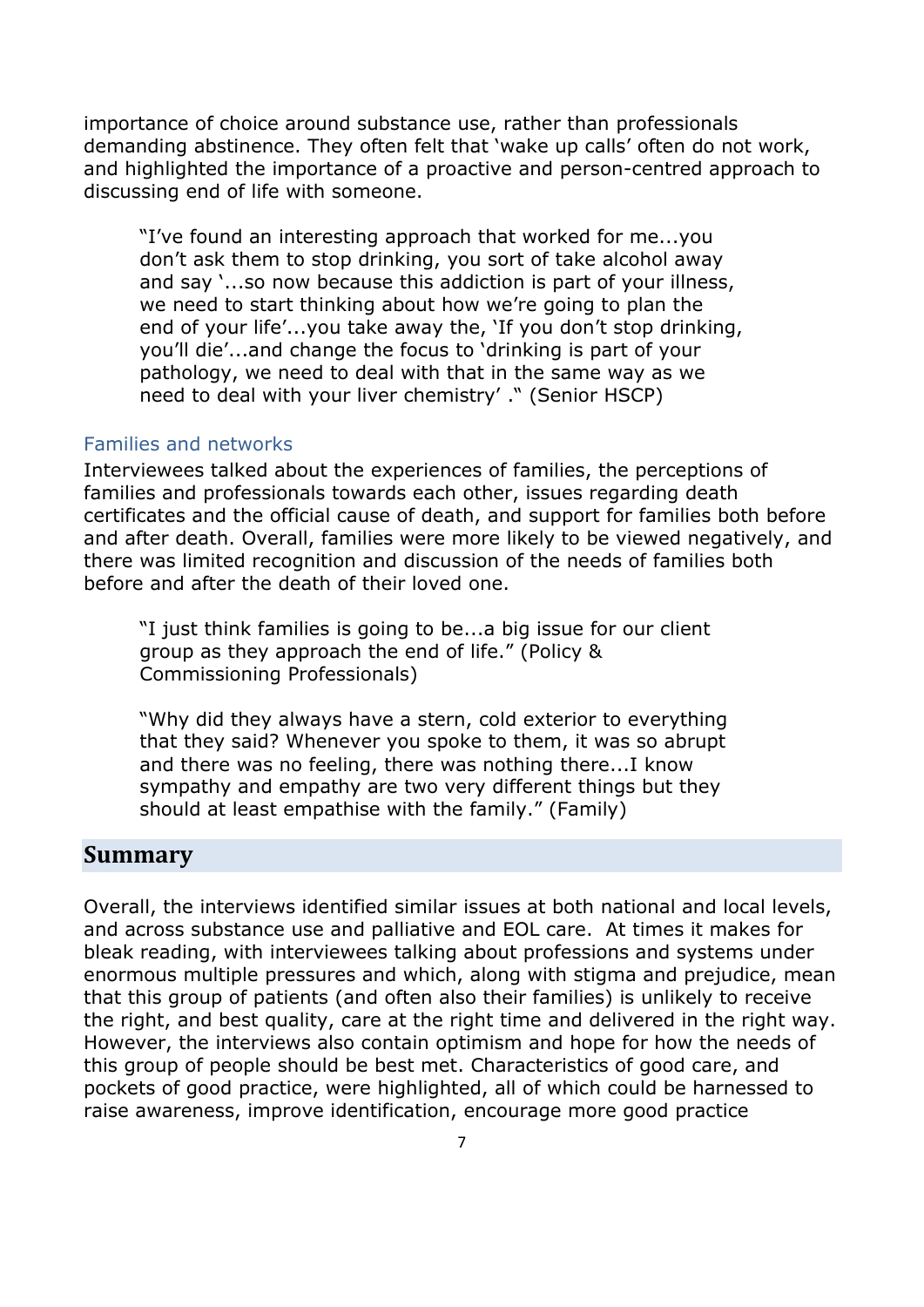(including around supporting continued substance use, and pain/symptom management) and tackle stigma. The developing care response cannot be 'one size fits all', but must cater for a client group that has a very wide-ranging demographic profile and that will most likely present with multiple, and often chronic and longstanding, physical, psychological and social problems. The response must also be holistic and include addressing the needs of families and close others.

Overall, interviewees were critical of policy and commissioning and identified a number of challenges and barriers which impede the provision of timely, holistic and adequate care. These reflect wider dilemmas and challenges which are facing both substance misuse treatment and palliative and EOL care. Given the multiple and complex needs of many people with substance use and EOL concerns, there is a greater need for multi-disciplinary and joined up care and care pathways and for national and local policy and commissioning practice to reflect this. There is also a need for resources and guidance to help professionals in a range of settings which identify, and engage with, the dual issues. Also needed is a programme of workforce development that can support people to feel comfortable and confident to talk about these issues with patients, families and colleagues.

## **Conclusion**

The KI interviews have given a unique, and hitherto unknown, insight in to the experiences and challenges of working with adults with substance use problems and a life limiting condition. Interviewees identified numerous individual, organisational, and strategic challenges to identifying this group and delivering timely, efficient, joined up and compassionate care. There is much to do to better meet the needs of a sizeable, but largely neglected group of adults and their families – these interviews offered constructive suggestions for how care can be improved.

#### **Implications**

#### Implications for Practice and Policy

- 1. There is a need for greater reciprocity in national and local policy, where palliative and EOL policy considers the needs of those with substance use concerns, and substance use policy considers the needs of those with palliative and EOL care needs.
- 2. Practice and policy, at both national and local levels, needs to be fully holistic to better meet the needs of families, either alongside their loved one and/or in their own right.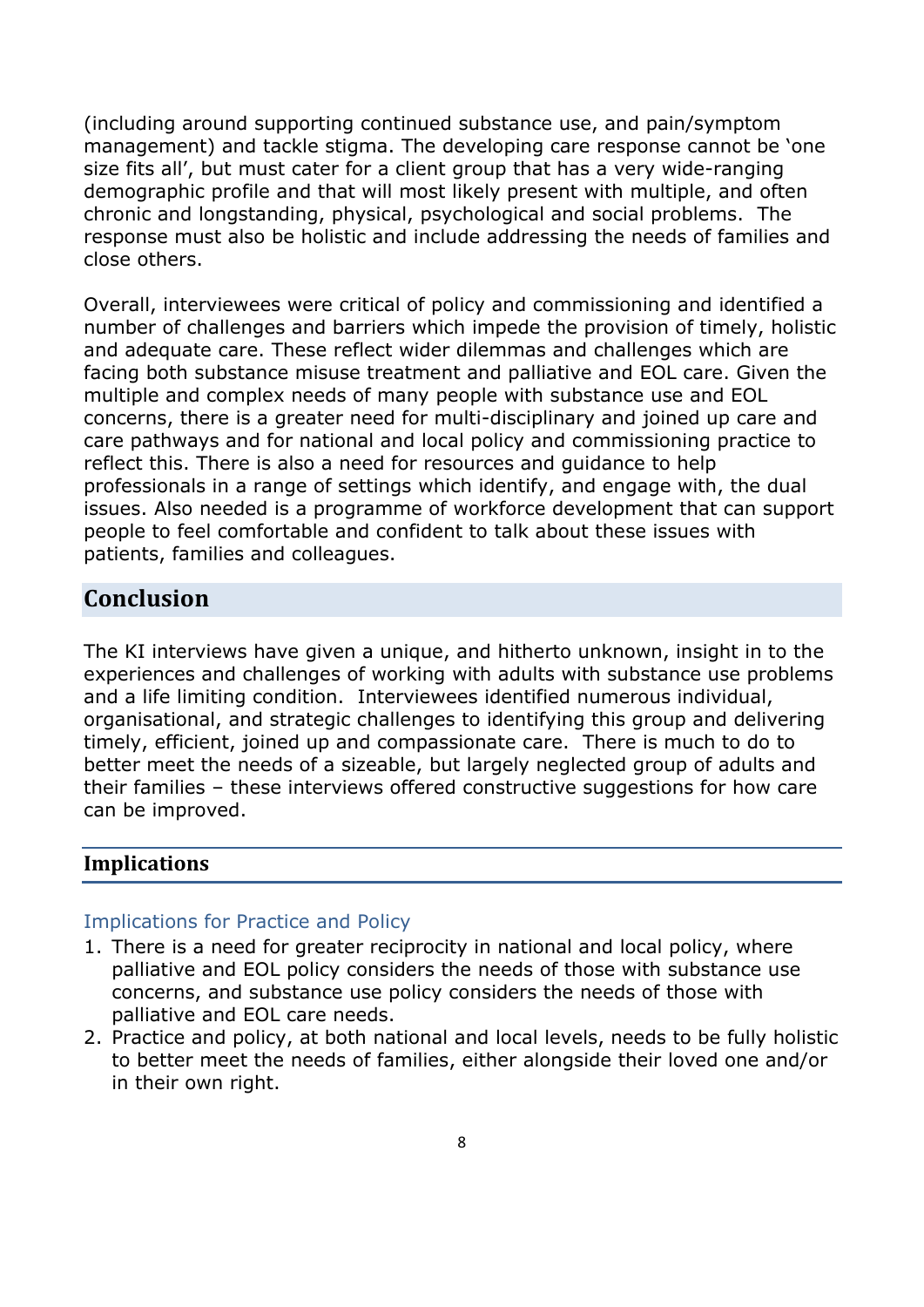- 3. There is a need for guidance, and improved inter-service collaboration, to support the earlier identification of, and engagement with, a complex patient/client group who are often reluctant to engage with services.
- 4. There is a need for guidance on issues surrounding prescribing, and how they can be addressed while not compromising the care of those who wish to continue drinking or taking drugs.
- 5. How can policy cater for the differing needs of sub-groups of people with substance use and EOL concerns.

### Implications for Research

- 1. How can current definitions and ways of understanding palliative care, and addiction recovery, be better applied to people with substance use and EOL concerns?
- 2. What might the core components be of an improved national and local policy response to this patient/client group?
- 3. How can we better understand the complexities of prescribing for pain and/or symptom management, including for those who wish to continue drinking or using drugs? What are the components and facilitators of good practice and in this area?
- 4. Given the diversity of the KI sample, there is potentially a need for similar research to further explore the key issues which have arisen and how they might apply to different professional groups across England/the UK.
- 5. How does care need to differ to meet the needs of sub-groups of people with substance use and EOL concerns – for example, by gender, age, ethnicity, nature of substance use.

## **Further Information**

- ❖ Our programme of research on *End of Life Care for People with Alcohol and Other Drug Problems* has six strands. This Briefing summarises Strand 6, which aimed to investigate existing models of practice and care for supporting people with substance problems needing end of life care and their families/carers.
- ❖ This Briefing was authored by Lorna Templeton and Sarah Galvani.
- ❖ We thank the Big Lottery Fund for funding the wider project of which this Briefing is a part. We also thank all the interviewees who gave their time so generously to speak with us.
- ❖ Ethical approval for the KI interview study was obtained from Manchester Metropolitan University, and all interviewees gave informed consent.
- ❖ For further information please see/contact Professor Sarah Galvani, s.galvani@mmu.ac.uk.